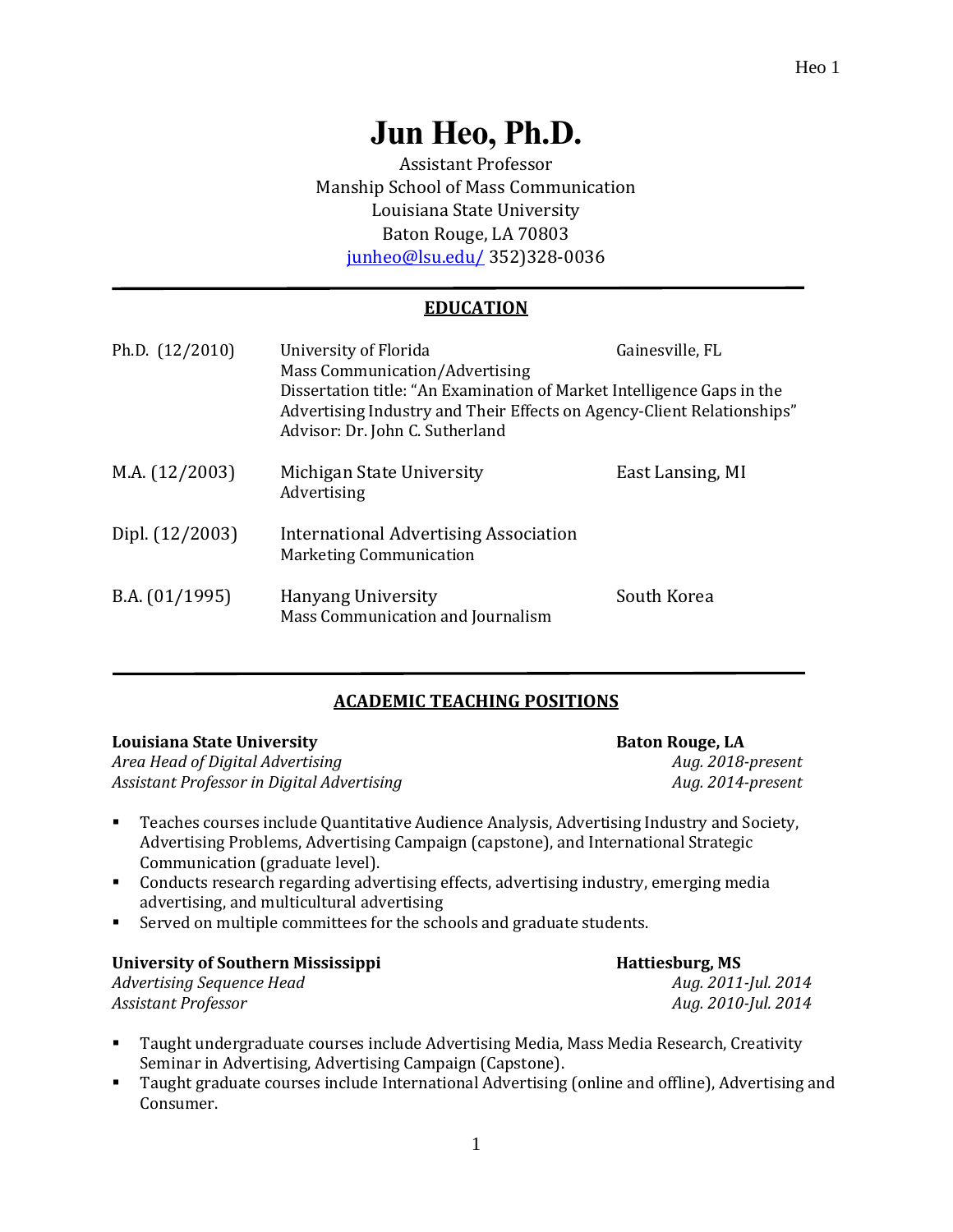■ Advised doctoral and master's students

# **University of Florida Gainesville, FL**

*Instructor of Record Jan. 2007 – Jul. 2010*

- Taught Media Planning eight semesters in a row, Principle of Advertising for two semesters, and Special Topic in Advertising one semester.
- Instructor of record duties include developing courses, teaching, holding office hours, and grading.

#### **Sookmyung Women's University Seoul, South Korea**

Taught Media Planning and Strategy for two years.

# **PROFESSIONAL POSITIONS**

# **Universal McCann Seoul, South Korea**

*Media Planning Group Director Nov. 2004-Jul. 2006*

- Responsible for planning and managing both online and offline media campaigns for INTEL, UPS, GlaxoSmithKline, and other local clients.
- Responsible for conducting research on consumer media behavior.
- Served as a key liaise with INTEL global account team.

# **Ogilvy & Mather Seoul, South Korea**

*Media Planning Manager Apr. 2004-Nov. 2004*

Responsible for planning and implementing media campaigns for multinational advertisers: IB M, Gillette, Kimberly-Clark, Kodak, SAP, Northwest Airlines, etc.

*Senior Media Planner Nov. 1999-May. 2001*

- Responsible for planning and implementing media campaigns for multinational and local advert isers: LVMH Group, Pepsi, IBM, SAP, Kimberly-Clark, Kodak, etc.
- Responsible for negotiating with media companies for LVMH Group (Louis Vuitton, Dior, Celine, Fendi, Kenzo, etc.)

# **Dentsu, Young & Rubicam Seoul, South Korea**

*Media Planner Mar. 1995-Nov. 1999*

▪ Served for Chanel, Estee Lauder, Chivas Regal, Citibank, UIP (United International Pictures), DuP ont, Clorox, etc.

2

Responsible for coordinating media executions with media companies.

**Ogilvy & Mather Seoul, South Korea**

*Adjunct Professor Aug. 2004-Dec.2005*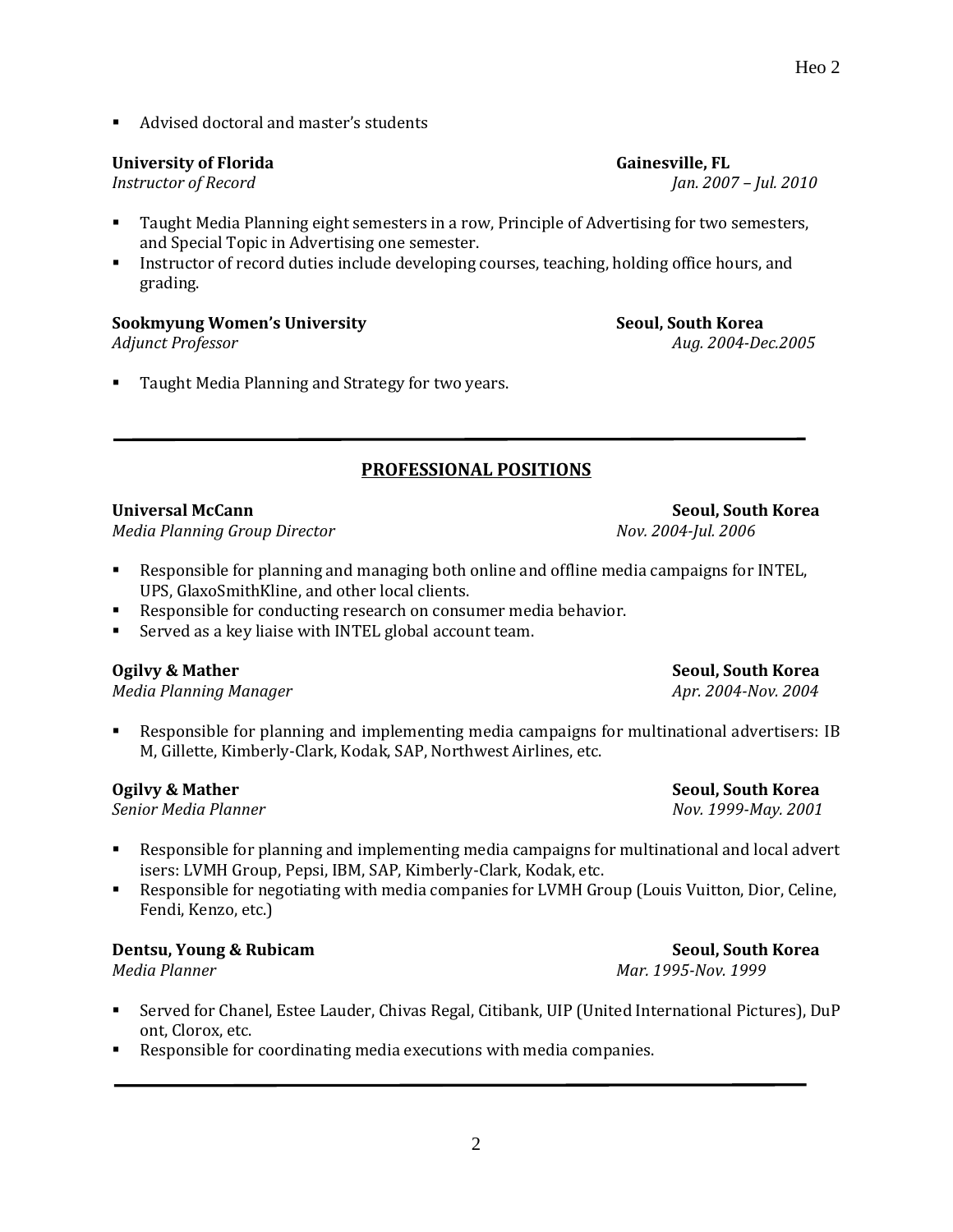#### **JOURNAL PUBLICATIONS**

- Jung, A., & **Heo, J.** (in press). Mirror, mirror, who is thinner?: A direct effect moderation model of the model-viewer body gap. *Journal of Marketing Communications,* DOI: 10.1080/13527266.2018.1553058.
- **Heo, J.**, & Muralidharan, S. (2019). What triggers young millennials to purchase eco-friendly products?: the interrelationships among knowledge, perceived consumer effectiveness, and environmental concern. *Journal of Marketing Communications*, 25(4), 421-437.
- Jung, A., & **Heo. J.** (2019). Ad disclosure vs. ad recognition: How persuasion knowledge influences native advertising evaluation. *Journal of Interactive Advertising*, 19(1), 1-14.
- **Heo, J.**, & Chang, C-W. (2018). Factors influencing intention to use location-based mobile advertising among young mobile user segments: A social exchange perspective. *International Journal of Mobile Communications*, 16(6), 607-623.
- Chang, C-W., **Heo, J.**, Yeh, S-C., Han, H., & Li, M. (2108). The Effects of immersion and interactivity on college students' acceptance of a novel VR-supported educational technology for mental rotation. *IEEE Access* (SCI-indexed). DOI: 10.1109/ACCESS.2018.2878270.
- Windels, K., **Heo, J.**, Jeong, Y., Porter, L., Jung, A., & Wang, R. (2018). My friend likes this brand: Do ads with social context attract more attention on social networking sites? *Computers in Human Behavior*, 84, 420-429.
- Kim, D., Walker, M., **Heo**, J., & Koo, G. (2017). Sport league website: An effective marketing communication tool for corporate sponsors. *International Journal of Sports Marketing and Sponsorship,* 18(3), 314-327.
- Lee, S., Cho, M., & **Heo, J.** (2016). Understanding user adoption and behavior of smartphones: An extension of the technology acceptance model. *Entertainment Review*, 1(1), 25-44.
- Lee, S., & **Heo, J.** (2016). The moderating role of cultural orientation in explaining temporal orientation of self-referencing. *Asian Journal of Communication*, 26(4), 333-349.
- **Heo, J.**, & Sutherland, J. C. (2015). Why marketers should be more transparent with the ad agencies they hire. *Journal of Advertising Research,* 55(4), 380-389.
- Chang, C-W., & **Heo, J.** (2014). Visiting theories that predict college students' self-disclosure on Facebook. *Computers in Human Behavior*, 30(1), 79-86.
- Clayton, M., & **Heo, J.** (2011). Effects of promotional-based advertising on brand associations. *Journal of Product and Brand Management,* 20(4), 309-315.
- Kim, M., **Heo, J.**, & Chan-Olmsted, S. (2010). Perceived effectiveness and business structure among advertising agencies: A case study of mobile advertising in South Korea. *The Journal of Media Business Studies*, 7(2), 1-20.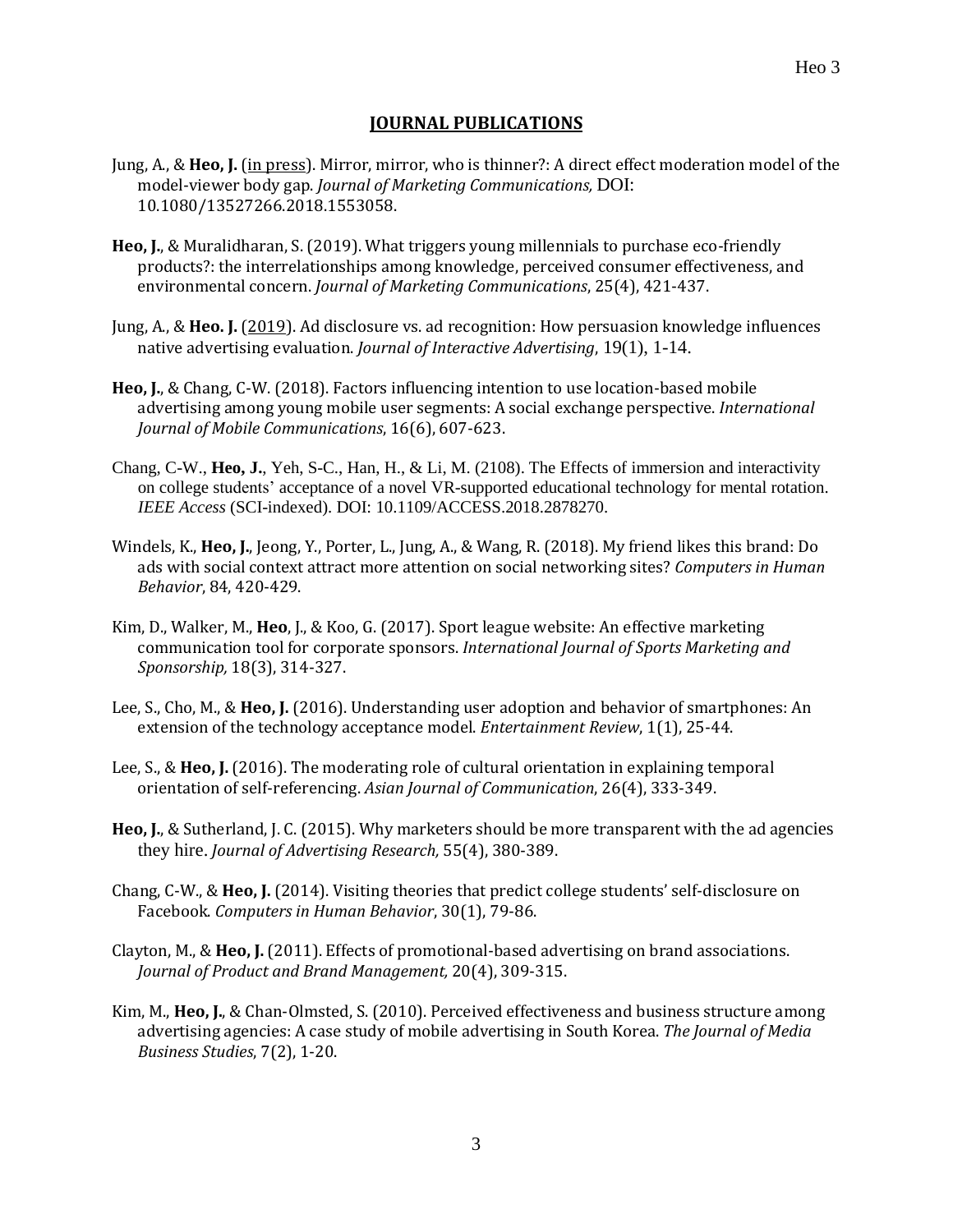- **Heo, J.**, & Cho, C. (2009). A new approach to target segmentation: Media usage segmentation in the multi-media environment. *Journal of Targeting, Measurement, and Analysis for Marketing*, 17(3), 145-155.
- Jun, J., **Heo, J.**, & Chun, Y. (2009). The effect of channel differences between the Internet and television: A focus on a mega sport event. *Communication Insight*, 1(3), 345-369.

#### **MANUSCRIPTS UNDER REVISION OR REVIEW**

#### *Journal Publications*

- **Heo, J.**, & Jung, A. (under review). Addressing talent drain in advertising agencies: the Roles of job satisfaction and organizational commitment. Paper submitted to *Group & Organization Management*.
- **Heo, J.**, Kim, S., & Jung, A. (under review). How sponsorship disclosure affects cognitive responses to online native advertising: An eye-tracking approach. Paper submitted to *Online Information Review*.
- **Heo, J.** (under review). The moderating effect of risk perception and trust on the relationship between technology-acceptance factors and L-commerce usage intention. Paper submitted to *International Journal of Mobile communications*.
- Jung, A., & **Heo, J.** (under review). From attention to click: An eye-tracking approach to evaluation of personalized advertising effectiveness on social media. Paper submitted to *Journal of Research in Interactive Marketing.*

#### **REFEREED CONFERENCE PRESENTATIONS**

- Koo, J., & Heo, J. (2019). Image flows from high- to low-familiarity entities in sponsorships. Paper to be presented at *the American Marketing Association Summer Academic Conference*, Chicago, IL.
- Jung, A., & **Heo, J.** (2019). An eye-tracking approach to evaluate personalized advertising effectiveness on social media: From attention to click. Paper to be presented at the annual convention of *the Association for Education in Journalism and Mass Communication,* Toronto, Canada. **[Top Paper, Advertising Division]**
- Kim, G., & **Heo, J.** (2019). Factors influencing the effectiveness of patriotic advertising to ethnic minorities: Revisit to identity complexity, identification, and distinctiveness theories. Paper to be presented at the annual convention of *the Association for Education in Journalism and Mass Communication,* Toronto, Canada.
- Jung, A., & **Heo, J.** (2019). Antecedents of ad avoidance in different media contexts. Paper to be presented at the annual convention of *the Association for Education in Journalism and Mass Communication*, Toronto, Canada.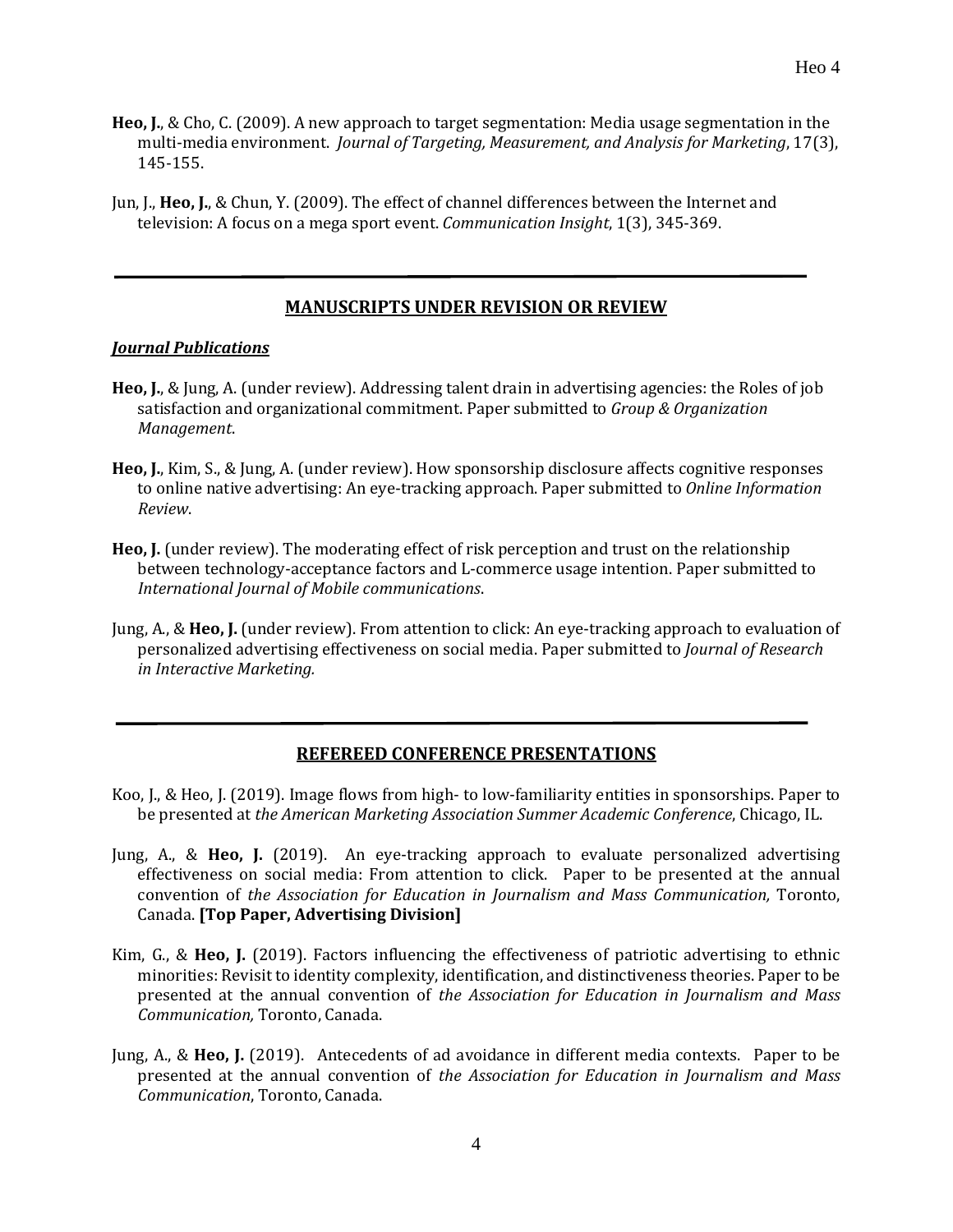- **Heo, J.**, & Jung, A. (2018). Explaining turnover intention in advertising agency: The roles of job satisfaction and organizational commitment," Paper presented at the annual conference of *the American Academy of Advertising,* New York, NY.
- Koo, J., & **Heo, J.** (2018). A two-way image transfer between sponsor and event. Abstract presented at *the Sport Marketing Association Annual Conference*, Dallas, TX.
- Jeong, Y., **Heo**, J., & Jung, A. (2017). A paradox of personalized ads on social media: An empirical investigation of ad relevance and privacy concern. Paper presented at the annual convention of *the Association for Education in Journalism and Mass Communication,* Dallas, TX.
- **Heo, J.**, Kim, S., & Jung, A. (2017). Catching eyes: dissecting disclosure of online native advertising. Paper presented at the annual convention of *the Association for Education in Journalism and Mass Communication*, Chicago, IL.
- Jung, A., & **Heo, J.** (2017). A myth of "thinness sells": A direct effect moderation model of the modelviewer body gap. Paper presented at the annual conference of *the American Academy of Advertising*, Boston, MA.
- Jung, A., & **Heo. J.** (2016). Effects of disclosure of native advertising and knowledge of marketing communication tactics on ad evaluation. Paper presented at the annual convention of *the Association for Education in Journalism and Mass Communication*, Minneapolis, MN.
- Jung, A., & **Heo. J.** (2016). An exploratory study of the effects of realistic body portrayal on advertising: Social comparison theory and self-esteem. Paper presented at the annual conference of *the International Communication Association,* Fukuoka, Japan.
- Jeong, Y., Lance, P., Windels, K., Wang, R., Jung, A., & **Heo, J.** (2016). Can you see? An eyetracking approach to examine the effectiveness of native advertisements on social networking sites. Paper presented at the annual conference of *the International Communication Association,* Fukuoka, Japan.
- **Heo, J.** (2016). An extension of UTAUT to the location-based advertising context: Incorporating trust and perceived risk as moderators. Paper presented at the annual conference of *the American Academy of Advertising*, Seattle, WA.
- Windels, K., Jeong, Y., Lance, P., Jung, A., Wang, R., & **Heo, J.** (2016). All eyes on privacy: An eye-tracking study examining the relationship between privacy concerns and sociallyreferred native ads on social networking sites. Paper presented at the annual conference of *the American Academy of Advertising*, Seattle, WA.
- **Heo, J.**, & Chang, C-W. (2015). Factors influencing intention to use location-based mobile advertising among young mobile user segments. Paper presented at the annual convention of *the Association for Education in Journalism and Mass Communication*, San Francisco, CA.
- Porter, L., Windels, K., **Heo, J.**, Wang, R., Jeong, Y., & Jung, A. (2015). Disclosure or deception?: Social media literacy, use, and identification of native advertising. Paper presented at the annual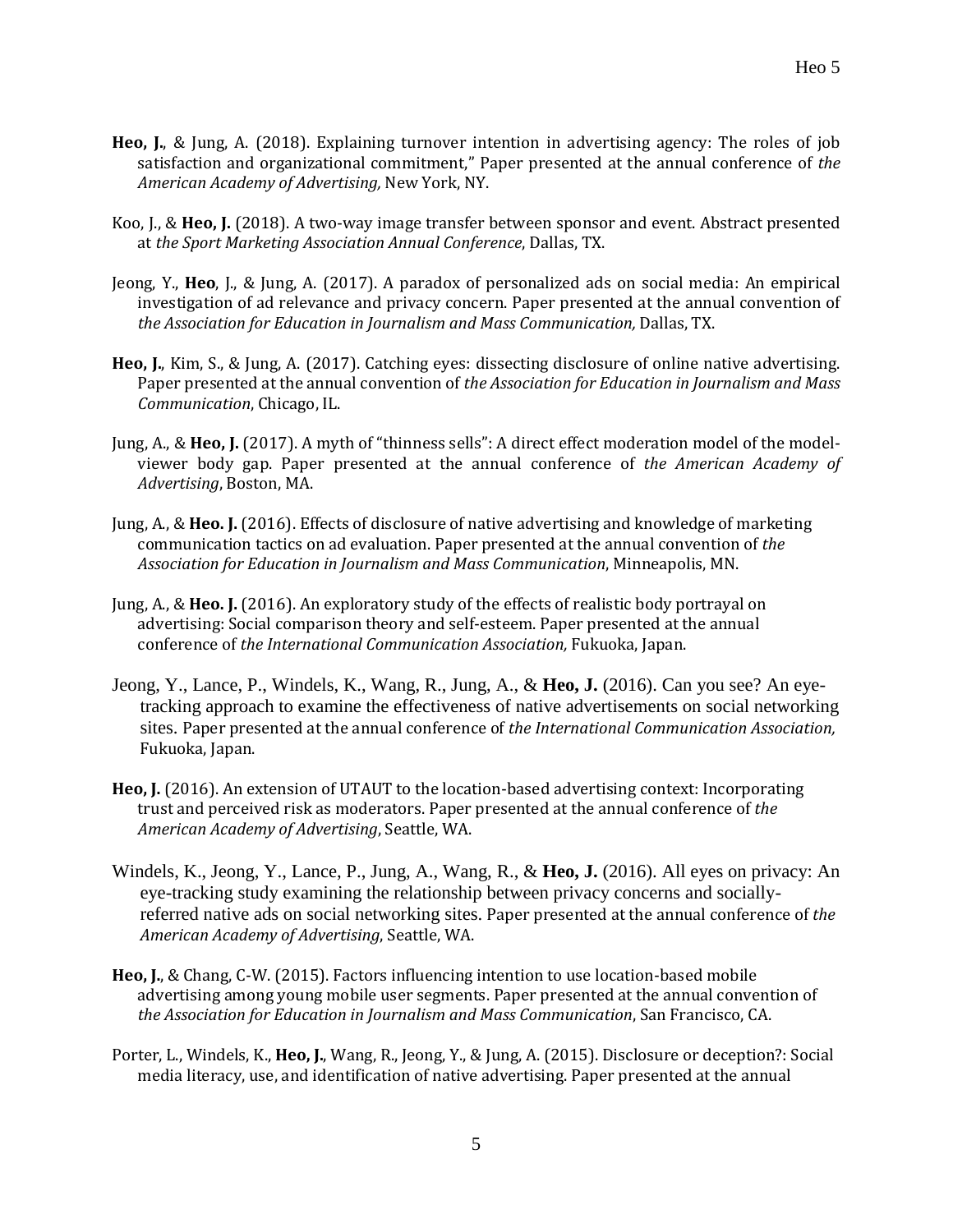convention of *the Association for Education in Journalism and Mass Communication*, San Francisco, CA.

- Kim, D., Walker, M., & **Heo, J.** (2014). Sport league website: an effective marketing tool for corporate sponsors. Paper presented at the conference of *the North American Society for Sport Management*, Pittsburgh, PA.
- Ha, J., & **Heo, J.** (2013). Comparing the two sides of perception of crisis management strategies: Applying the co-orientation model to crisis management-related beliefs of public relations agencies and clients. Paper presented at the annual convention of *the Association for Education in Journalism and Mass Communication*, Washington D.C.
- Chang, C-W., & **Heo, J.** (2013). Visiting theories that predict college students' self-disclosure on Facebook. Paper presented at the annual convention of *the Association for Education in Journalism and Mass Communication*, Washington D.C.
- Lee, S., & **Heo, J.** (2013). You see yourself in the future or past?: The moderating role of cultural orientation in explaining temporal orientation of self-referencing. Paper presented at the annual convention of *the Association for Education in Journalism and Mass Communication*, Washington D.C.
- **Heo, J.**, & Sutherland, J. C. (2013). The effects of marketing intelligence gaps on advertising agencyclient relationships: A survey of U.S. media planners. Paper presented at the annual conference of *the American Academy of Advertising,* Albuquerque, NM.
- Chang, C-W., & **Heo, J.** (2013). Factors predicting college students' private information disclosure on Facebook. Paper presented at the mid-winter conference of *the Association for Education in Journalism and Mass Communication*, Norman, OK.
- Johnson, M., & **Heo, J.** (2013). The role of gender in determining cognitive response to sexually suggestive advertising. Paper presented at the mid-winter conference of *the Association for Education in Journalism and Mass Communication*, Norman, OK
- **Heo, J.**, & Muralidharan. S. (2012). Eco-friendly buying behavior: Examining the roles of environmental knowledge, concern, and perceived consumer effectiveness. Paper presented at the annual convention of *the Association for Education in Journalism and Mass Communication,*  Chicago, IL.
- Lee, S., Tisdale D. G., & **Heo, J.** (2012). Happy to help?: The role of antecedent mood with emotional appeals in disaster relief advertising. Paper presented at the annual convention of *the Association for Education in Journalism and Mass Communication*, Chicago, IL
- Muralidharan, S., Johnson, M., & **Heo, J.** (2012). The effects of environmental knowledge on environmental conscious consumer behavior. Paper presented at the mid-winter conference of *the Association for Education in Journalism and Mass Communication*, Norman, OK
- Lee, S., Tisdale, D. G., & **Heo, J.** (2012). The role of emotional motivation in a donation campaign: Do you need fear or hope? Paper presented at the mid-winter conference of *the Association for Education in Journalism and Mass Communication*, Norman, OK*.*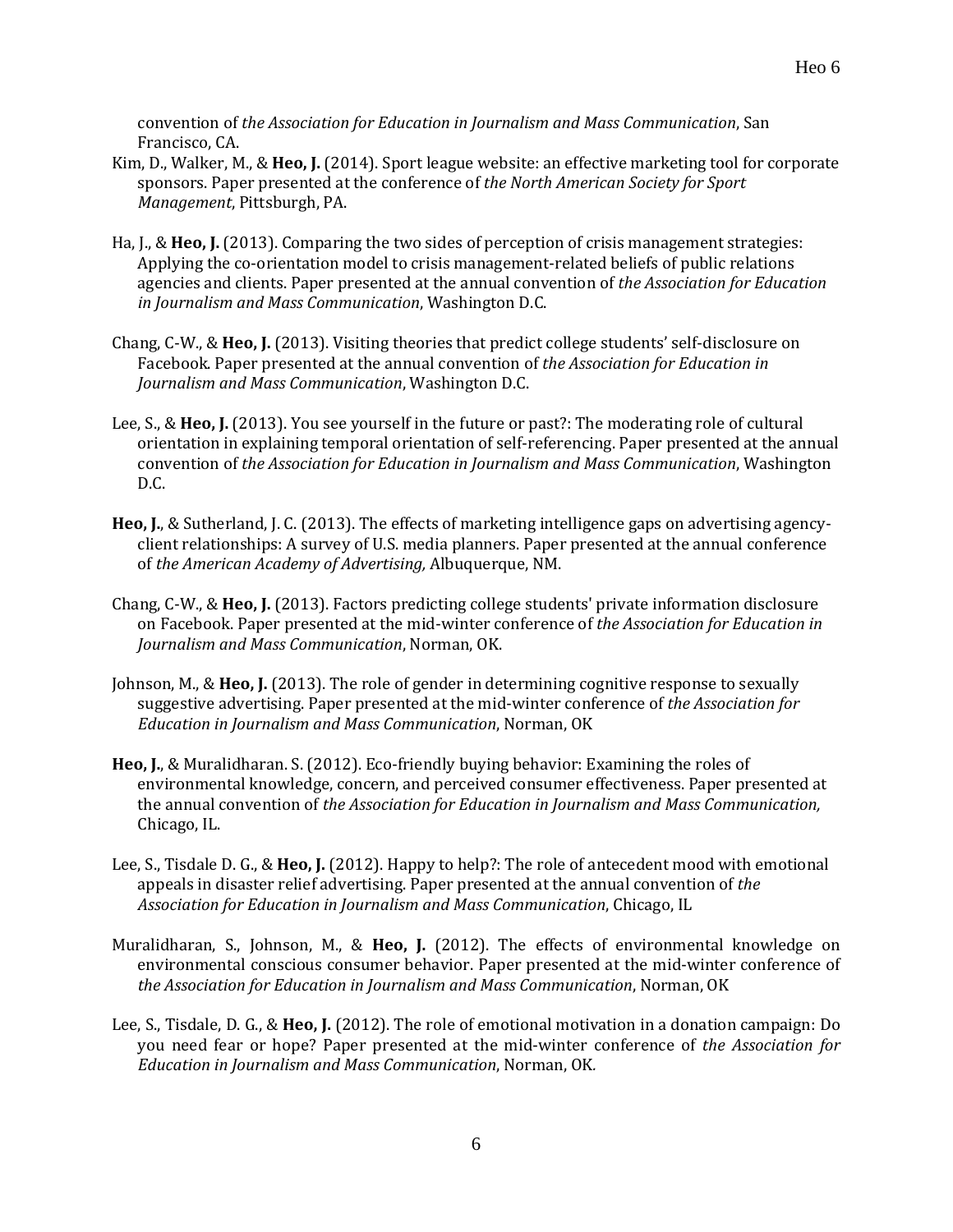- Kim, D., & **Heo, J.** (2010). The effects of advertorials on consumers' perceptions of their relationship with the corporation: The roles of media credibility and advertorial types. Paper presented at the annual convention of *the Association for Education in Journalism and Mass Communication,* Denver, CO.
- **Heo, J.**(2009). A structural model of the communication process in the context of Internet advertising. Paper presented at the annual convention of *the Association for Education in Journalism and Mass Communication,* Boston, MA.
- Clayton, M., & **Heo, J.** (2008). The effects of price-based advertising on brand association in a durable goods category. Paper presented at the annual convention of *the Association for Education in Journalism and Mass Communication,* Chicago, IL.
- Chan-Olmsted, S., Lee, S., & **Heo, J.** (2008). Developing a mobile television market: Lessons from the world's leading mobile economy—South Korea. Paper presented at the *8th World Media Economics and Management Conference,* Lisbon, Portugal.
- **Heo, J.**, & Cho, C. (2008). Media usage segmentation in the multi-media environment: An exploratory study. Paper presented at the annual conference of *the American Academy of Advertising*, San Mateo, CA.

# **RESEARCH IN PROGRESS**

**Heo, J.** (Literature Review). How to measure media engagement?, targeted for *Journal of Media Economics.*

**Heo, J.**(Literature Review). Dyadic investigation of agency-client communication problems and their effects on relationship quality: Social exchange perspective, targeted for *Journal of Advertising*.

**Heo, J.** (Literature Review). A theory-driven mobile user segmentation and its validation in the context of mobile advertising, targeted for *Journal of Interactive Advertising.*

- **Heo, J.** (Revising for submission). A structural model of the communication process in the context of mobile advertising: The moderating roles of motivation and involvement, targeted for *Journal of Interactive Advertising.*
- **Heo, J.**, & Kim, J. (revising for submission). The role of affect and cognition in the impact of product reviews on consumer attitude, targeted for *Public Relations Review.*
- **Heo, J.**, Cheon, Y., & Jun, J. (revising for submission). Factors influencing ooh advertising effects: a prediction model for billboard advertising, targeted for *Journal of Marketing Communications.*
- **Heo, J**., & Koo., J. (revising for submission). Is it a win-win game?: Bi-directional image flow in sport sponsorship, targeted for *International Journal of Sports Marketing and Sponsorship.*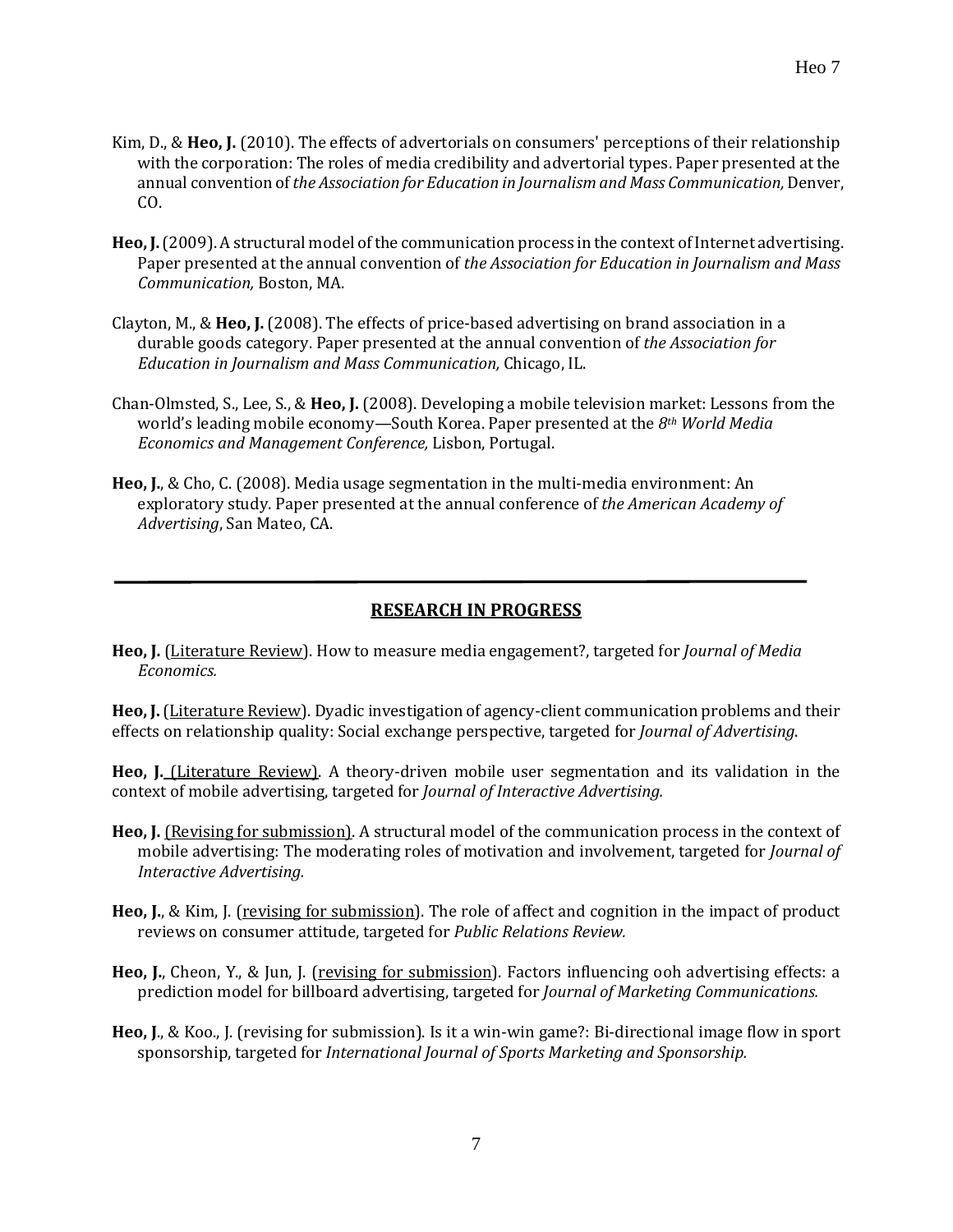- Jung, A., & **Heo, J.** (Under review). Country of origin effect: The role of information processing in product evaluation, targeted for *International Journal of Advertising*.
- Ciaramella, A., & **Heo, J.** (revising for submission). Marijuana advertising: the interrelationship between endorsers and warning labels, targeted for *Journal of Advertising*.
- Lee, S., & **Heo, J.** (Revising for submission). The moderating role of antecedent mood on regulatory focus messages in donation advertising, targeted for *Journal of Marketing Communications*.

#### **RESEARCH GRANTS & AWARD**

Top paper, Advertising Division, the annual convention of *the Association for Education in Journalism & Mass Communication,* August 2019, Toronto, Canada.

F. Walker Lockett, Jr. Distinguished Professorship, Manship School of Mass Communication, July 1, 2018 - June 30, 2021.

Junior Faculty Travel Grant, Office of Research & Economic Development, Louisiana State University, 2018.

Don Owen Professorship, Digital Advertising Research Team (DART), Manship School of Mass Communication, Louisiana State University, 2017

Ken Kansas Endowed Professorship, Manship School of Mass Communication, Louisiana State University, 2017.

Thomas O. and Darlene Wood Ryder Distinguished Professorship #6, Manship School of Mass Communication, Louisiana State University, 2017

The Council on Research (CoR) Junior Faculty Summer Stipend, Office of Research & Economic Development, Louisiana State University, 2016.

Junior Faculty Travel Grant, Office of Research & Economic Development, Louisiana State University, 2016.

The Doris Westmoreland Darden Professorship, Digital Advertising Research Team (DART), Manship School of Mass Communication, Louisiana State University, 2016.

The D. Jensen Holiday Professorship, Manship School of Mass Communication, Louisiana State University, 2015.

The Thomas O. and Darlene Wood Ryder Professorship #5, Manship School of Mass Communication, Louisiana State University, Fall 2014.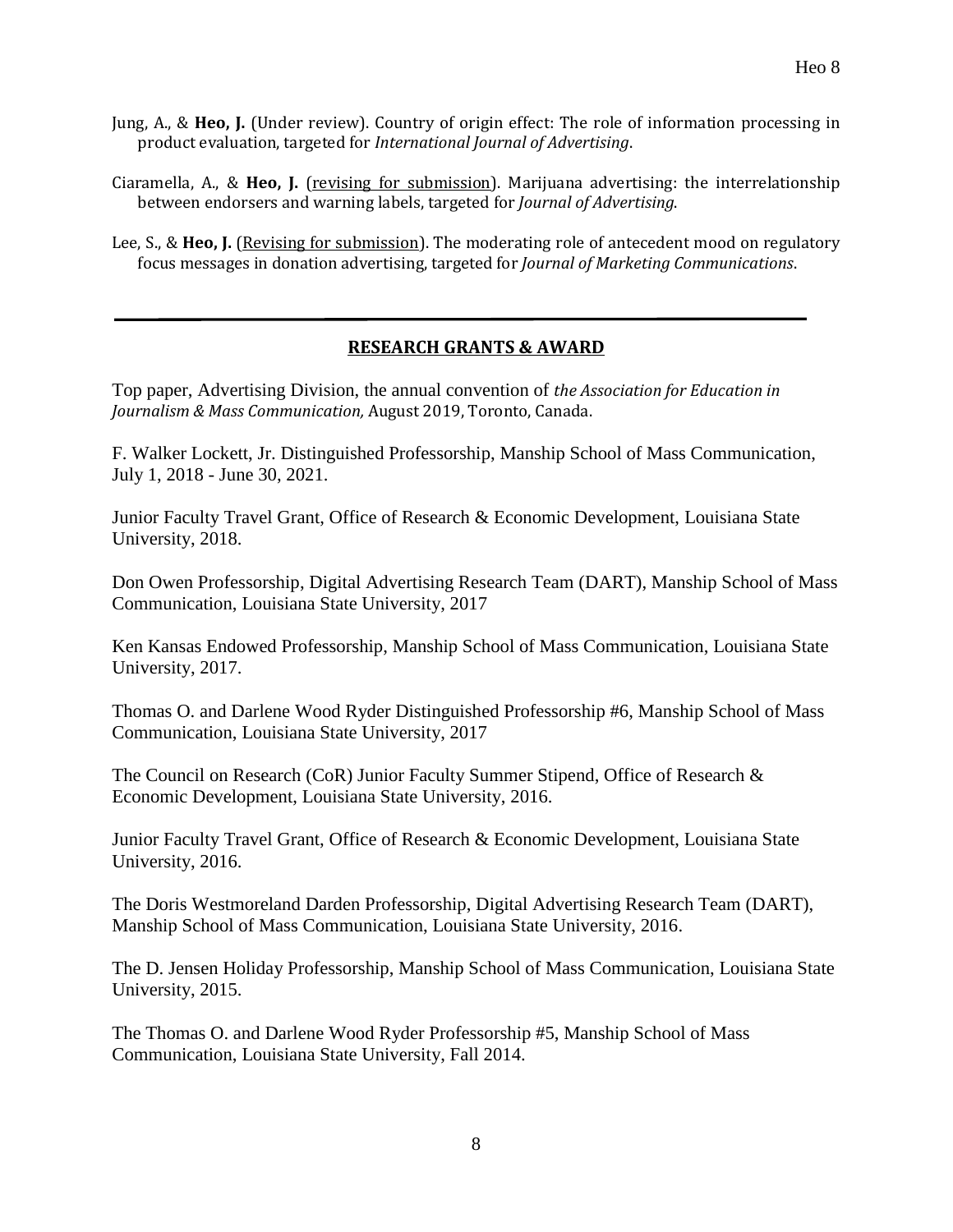# **TEACHING AND ADVISING**

# LOUISIANA STATE UNIVERSITY, BATON ROUGE, LOUISIANA

# *Courses Taught*

- MC2040 Advertising Industry and Society (F14, S15, F15, S16, S19)
- MC3035 Quantitative Audience Analysis (F14, S15, F15, S16, F16, F17, S18, F18)
- MC4040 Advertising Problems (F16, S17)
- MC4045 Advertising Campaign Capstone (F17, F18, S19)
- MC7001 Research Methods in Mass Communication (S18)
- MC7999 International Strategic Communication (S17)

# *Teaching Development Activity*

• The CXC (Communication across the Curriculum) Summer Institute, Louisiana State University, (scheduled: May 14-May16, 2019) : Supported by The Office of Academic Affair and The Manship School of Mass Communication

#### *Undergraduate Advisement*

• Lauren Loach, Faculty Advisor, Honors Thesis (Fall 2019-Spring 2020)

# *Graduate Student Advisement*

- Served as chair
	- o A-Reum Jung, Ph.D.: Chair, completed
	- o Don Webber, MA: Chair, completed
- Served as committee member
	- o Juliette Highland, MA: Committee, completed
	- o Ian Skupski, MA: Committee, completed
	- o Nicole Jiang, Ph.D.: Committee, submitted study plan

# UNIVERSITY OF SOUTHERN MISSISSIPPI, HATTIESBURG, MISSISSIPPI

#### *Courses Taught*

- MCJ333 Advertising Media
- MCJ425 Mass Media Research
- MCJ431 Advertising Campaign
- MC482 Seminar in Advertising (Creativity)
- MC721 Content Analysis
- MC771 Consumer and Advertising
- MC774 International Advertising

*Graduate Student Advisement*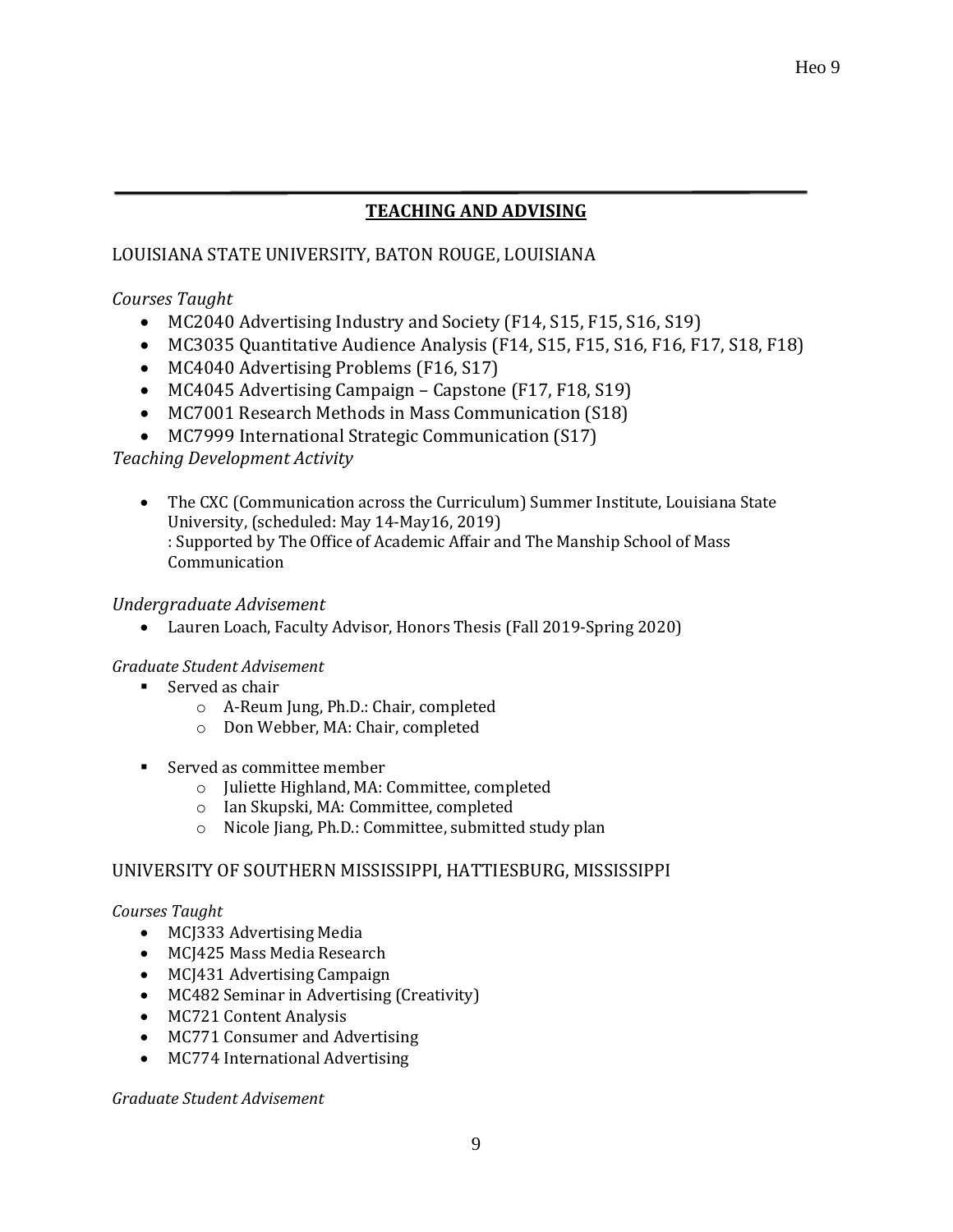- Served as chair
	- o A-Reum Jung, Ph.D.: Chair
	- o Seungae 'Suzy' Lee, MA: Chair, completed.
- Served as committee member
	- o Sidharth Muralidharan, Ph.D.: Committee, completed.
	- o Katrina Burtt, Ph.D.: Committee, completed.
	- o Riva Teague, Ph.D.: Committee, completed.
	- o Tara Y. Wren, Ph.D.: Committee, completed
	- o Chen-Wei Chang, Ph.D.: Committee, completed
	- o Bahtiyar Kurambaev, Ph.D.: Committee, completed
	- o Mighan Johnson, Ph.D.: committee, completed

SOOKMYUNG WOMEN'S UNIVERSITY, SEOUL, SOUTH KOREA

• Media Planning and Strategy (Aug. 2004-Dec.2005)

# **UNIVERSITY & COLLEGE-LEVEL SERVICES**

#### LSU MANSHIP SCHOOL OF MASS COMMUNICATION

- **Area Head,** Digital Advertising, Louisiana State University, Fall 2018 present
- **Faculty Advisor,** Advertising Federation (AdFed) LSU Chapter, Louisiana State University, Fall 2017 – present.
- **Co-Faculty Advisor,** Advertising Federation (AdFed) LSU Chapter, Louisiana State University,, Fall 2016 – Spring 2017.
- **Faculty Advisor,** National Student Advertising Competition (NSAC), Spring 2019 (as an instructor of MC4045, the capstone class)
- **Member,** Digital Advertising Search Committee Louisiana State University, Fall 2018
- **Member,** Manship Curriculum & Assessment Committee **–** Louisiana State University, Fall 2018-present
- **Member,** Manship Budget Review Committee **–** Louisiana State University, Fall 2018-present
- **Member,** Manship Scholarship & Award Committee Louisiana State University, Fall 2014 present
- **Member,** Digital Advertising Search Committee Louisiana State University, Fall 2016
- **Member,** Public Relations Search Committee Louisiana State University, Fall 2015
- & Fall 2015
- **Member,** Manship Accreditation Committee Louisiana State University, Fall 2014 & Spring 2015

#### LOUISIANA STATE UNIVERSITY

- **Faculty Advisor,** Korean Student Association (KSA) Louisiana State University, Fall 2016 present
- **Dean's Representative** Music, Louisiana State University, Spring 2019
- **Dean's Representative** Education, Louisiana State University, Fall 2017 Spring 2018
- **Dean's Representative** –Communication Studies, Louisiana State University, Fall 2017
- **Dean's Representative** –Department of Music, Louisiana State University, Fall 2016
- **Mentor, Graduate Mentoring Group** (a pilot mentoring program at LSU) Louisiana State University, Fall 2016 – Fall 2017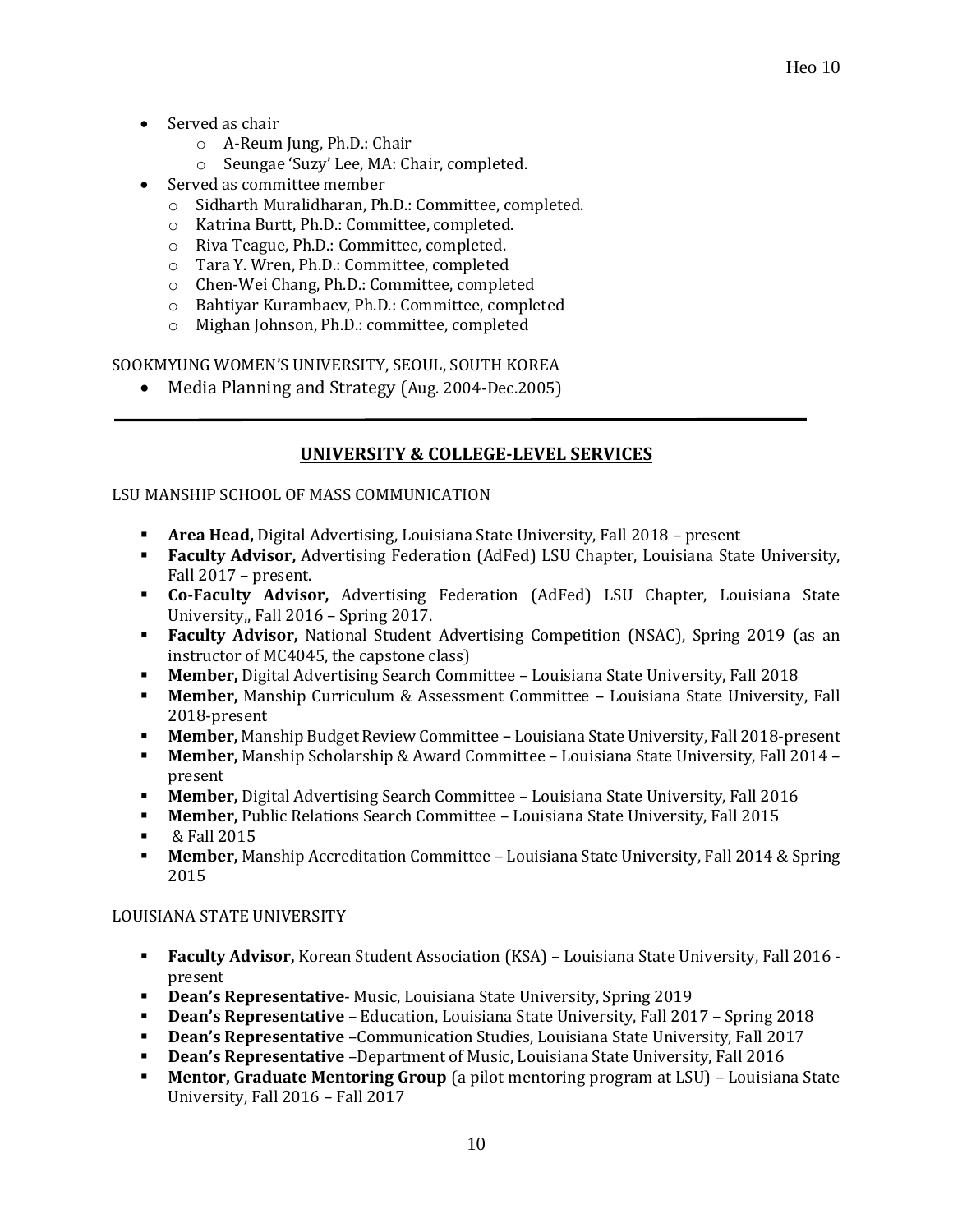▪ **Reviewer, LSU Honors Theses** - Louisiana State University, Spring 2016

#### UNIVERSITY OF SOUTHERN MISSISSIPPI

- **Sequence Head of Advertising** The University of Southern Mississippi, Spring 2012 May 2014
- **Faculty Advisor,** American Advertising Federation (AAF) USM Chapter The University of Southern Mississippi, August 2010 – May 2014.
- **Faculty Advisor,** Korean Student Association (KSA) The University of Southern Mississippi, August 2012 – May 2014.
- **Task Force,** The USM International Program The University of Southern Mississippi, 2013
- **Member,** College of Art and Letter Research and Awards Committee The University of Southern Mississippi, Spring 2012.
- **Member,** Hall of Fame Award Committee The School of Mass Communication and Journalism, USM, 2012.
- **EXECT:** Review Board, MCJ Scholarships The School of Mass Communication and Journalism, USM, 2011-2012

#### UNIVERSITY OF FLORIDA (Ph.D. program)

- **Program Coordinator -** Visiting International Professional Program in Advertising Department at University of Florida, August 2007 – May 2010.
- **President -** Korean Mass Communication Gators Association at University of Florida, September 2007 – August 2008

MICHIGAN STATE UNIVERSITY (Master's program)

▪ **Program Coordinator -** Visiting International Professional Program (VIPP) at Michigan State University, June 2002 – December 2003

#### **DISCIPLINARY SERVICES & PROFESSIONAL AFFILIATION**

- Editorial Board
	- o *The Korean Journal of Advertising*, 2019 present
	- o *International Journal of Advertising* Special Issue: New Trends in Digital and Social Media Advertising, December 2017 – December 2018
	- o *Journal of Branded Content Marketing*, 2016 December 2017
- Professional Committee
	- $\circ$  International Advertising Education Committee (IAEC) American Academy of Advertising (AAA), 2011-present
	- o VP of Membership The Korean American Advertising Scholar Society, March 2016 - present
	- o Newsletter Committee The Korean American Communication Association, Sep. 2015 – May 2016.
- Journal Manuscript Reviewer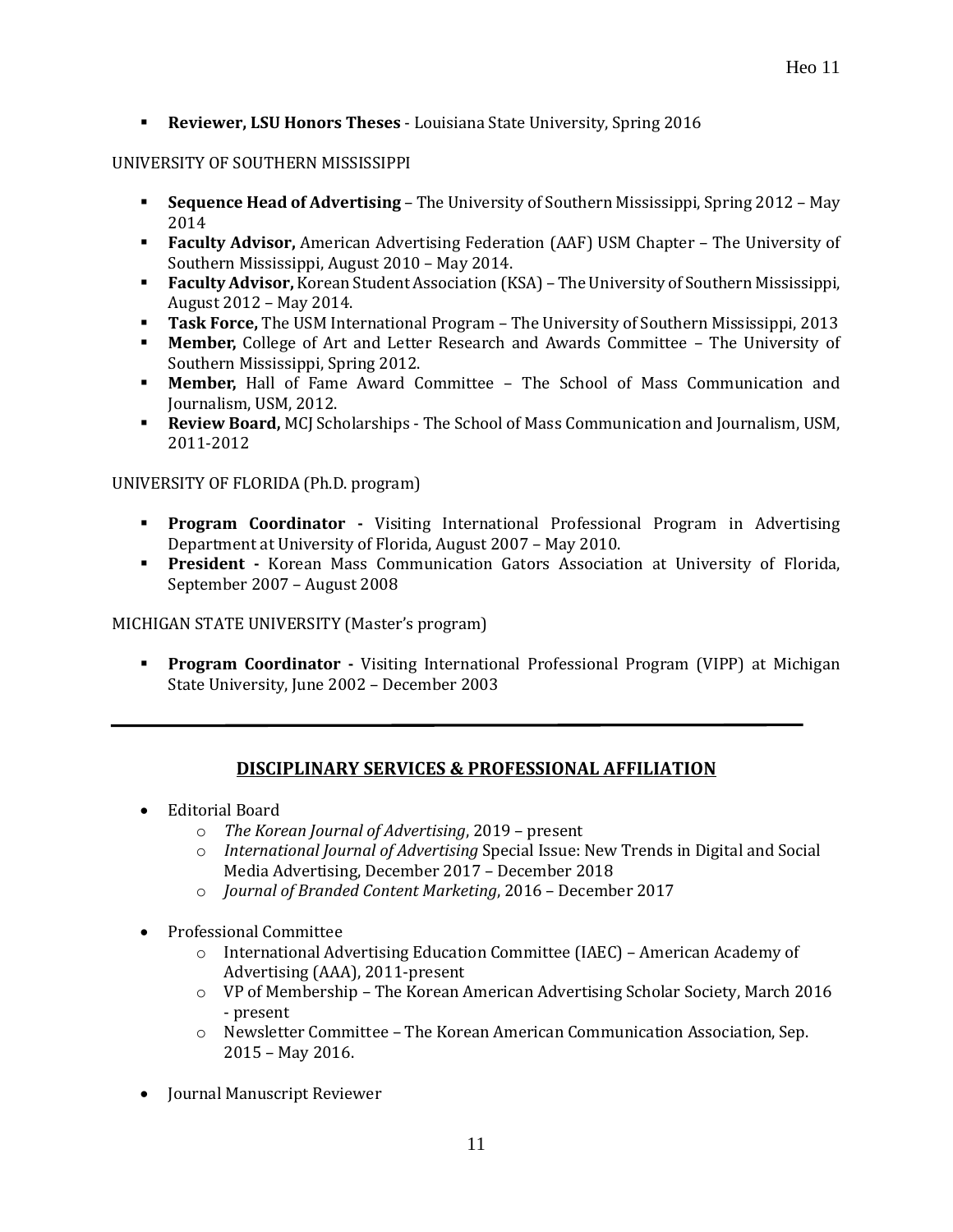- o *Journal of Advertising*
- o *Mass Communication and Society*
- o *Journal of Computer-Mediated Communication*
- o *Journal of Advertising Research*
- o *Journal of Business Ethics*
- o *International Journal of Advertising*
- o *Journal of Interactive Advertising*
- o *Computers in Human Behavior*
- o *Telematics and Informatics*
- o *International Journal of Mobile Communications*
- o *Asian Journal of Communication*
- o *Journal of Promotion Management*
- **Conference Paper Reviewer** 
	- o The American Academy of Advertising (AAA) Global Conference
	- o The Conference of American Academy of Advertising (AAA)
	- o The Conference of Association of Education in Journalism and Mass Communication (AEJMC)
	- o The Conference of International Communication Association (ICA)
	- o The Association of Education in Journalism and Mass Communication (AEJMC) Southeast Colloquium
- Conference session moderator/Discussant
	- o The 2017 AEJMC, Chicago, IL
	- o The 2017 American Academy of Advertising conference, Boston, MA
	- o The 2016 AEJMC, Minneapolis, MN
	- o The 2016 American Academy of Advertising conference, Seattle, WA
	- o The 2016 AEJMC Southeast Colloquium, Baton Rouge, LA
	- o The 2015 American Academy of Advertising conference, Chicago, IL
	- o The 2014 American Academy of Advertising conference, Atlanta, GA
- Professional Memberships
	- o American Academy of Advertising (AAA)
	- o Association for Education in Journalism & Mass Communication (AEJMC)
	- o International Communication Association (ICA)
	- o International Advertising Association (IAA).
	- o Korean American Communication Association (KACA)
	- o Korean Advertising Society (KAS)

#### **MISCELLANEOUS**

- Media Appearances
	- o **Heo, Jun** (2019), featured in the Fierce for the Future Campaign, Various promotional materials, Louisiana State University
	- o **Heo, Jun** (2019), "No, Saints fans, you CAN'T change national TV ratings by boycotting the Super Bowl. But we know you'll try," *CNN.COM*, January 30, 2019.